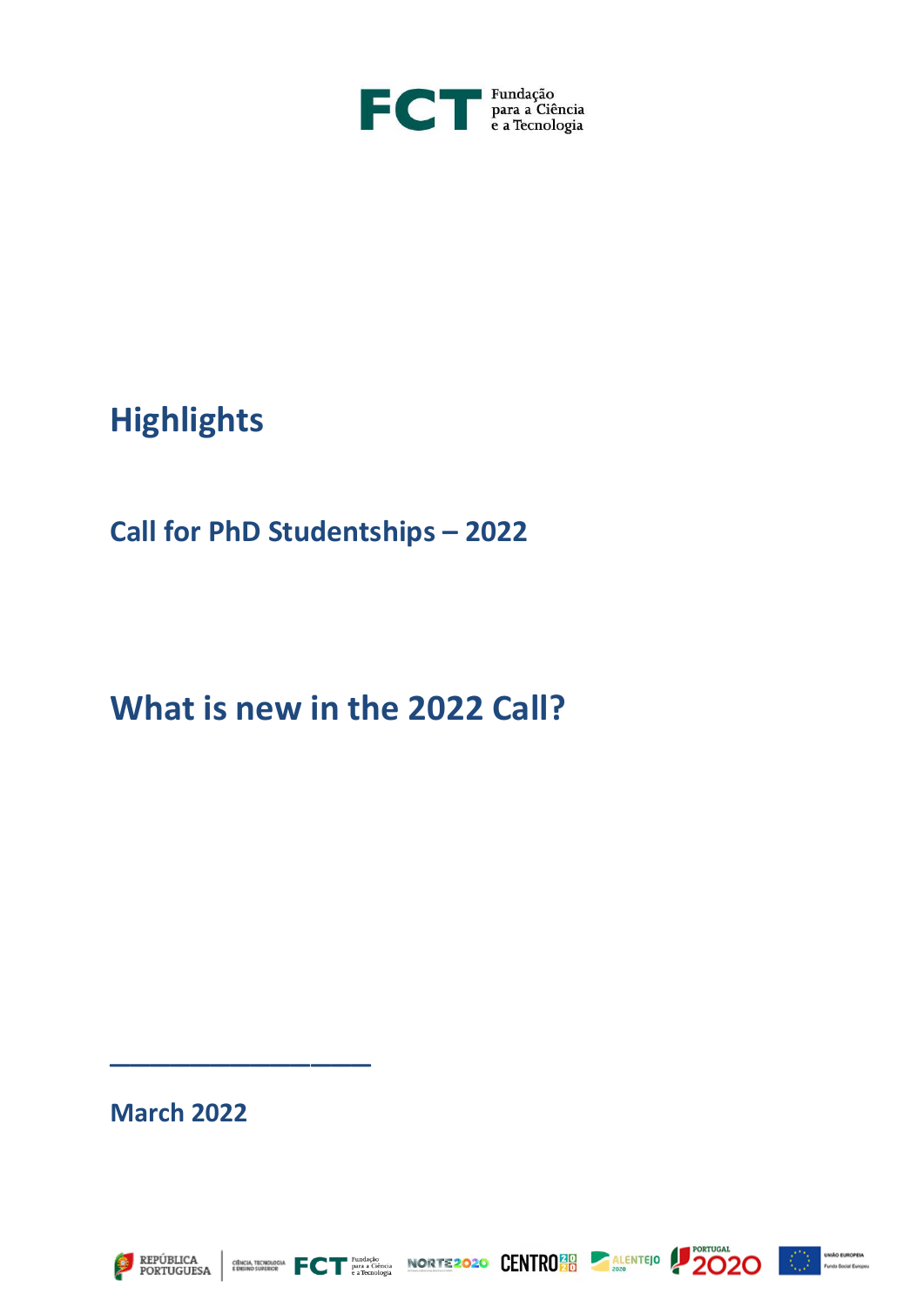

This document **summarises the relevant information** about **what is new** in the Call for PhD Studentships 2022 when compared to its previous edition. **Reading this document does not waive the careful reading of the Notice of the Call, Evaluation Guide (Annex I of the Notice of Call) and Application Guide**, and the current versions of the FCT Regulation for Studentships and Fellowships (RBI) and the Research Fellowship Holder Statute (EBI). We also recommend reading the Call's FAQs. All these documents are available at the FCT website:

<https://www.fct.pt/apoios/bolsas/concursos/individuais2022.phtml.en> .

In the 2022 Call for PhD Studentships most of the rules established for the 2021 edition are applied, except for the following:

#### **1. APPLICANTION SUBMISSION**

In this call, in addition to the **regular** line of application in all scientific areas and with research work to be carried out in scientific and academic institutions, a **specific line of application** is opened for PhD studentships in which **work plans are carried out totally or partially in non-academic entities**, namely in companies, Collaborative Laboratories, Technology and Innovation Centres, Technological Interface Centres, Public Administration entities or third sector entities; these research activities may be developed in collaboration with scientific and academic entities. Applications submitted under this funding line will be evaluated by a specific, multidisciplinary evaluation panel, which will include all the scientific fields and subfields described in the Evaluation Guide (Annex I of the Notice of the Call), consisting of experts from the different scientific fields selected by the applicants.

The **regular line of application** is intended for applications in which work plans take place in any environment of production and dissemination of knowledge, national or international, including higher education institutions, R&D units, Associated Laboratories, State Laboratories and other public research institutions, as well as other non-profit private institutions mainly developing R&D activities. These applications will be evaluated, as in previous editions, by the 36 evaluation panels indicated in Annex I of the Evaluation Guide (Annex I of the Notice of the Call), according to the combination of main scientific field, secondary scientific field and scientific subfield selected by the applicants.

It should be noted that each applicant **may only submit one application, regardless of the chosen application line**, under penalty of cancellation of all submitted applications.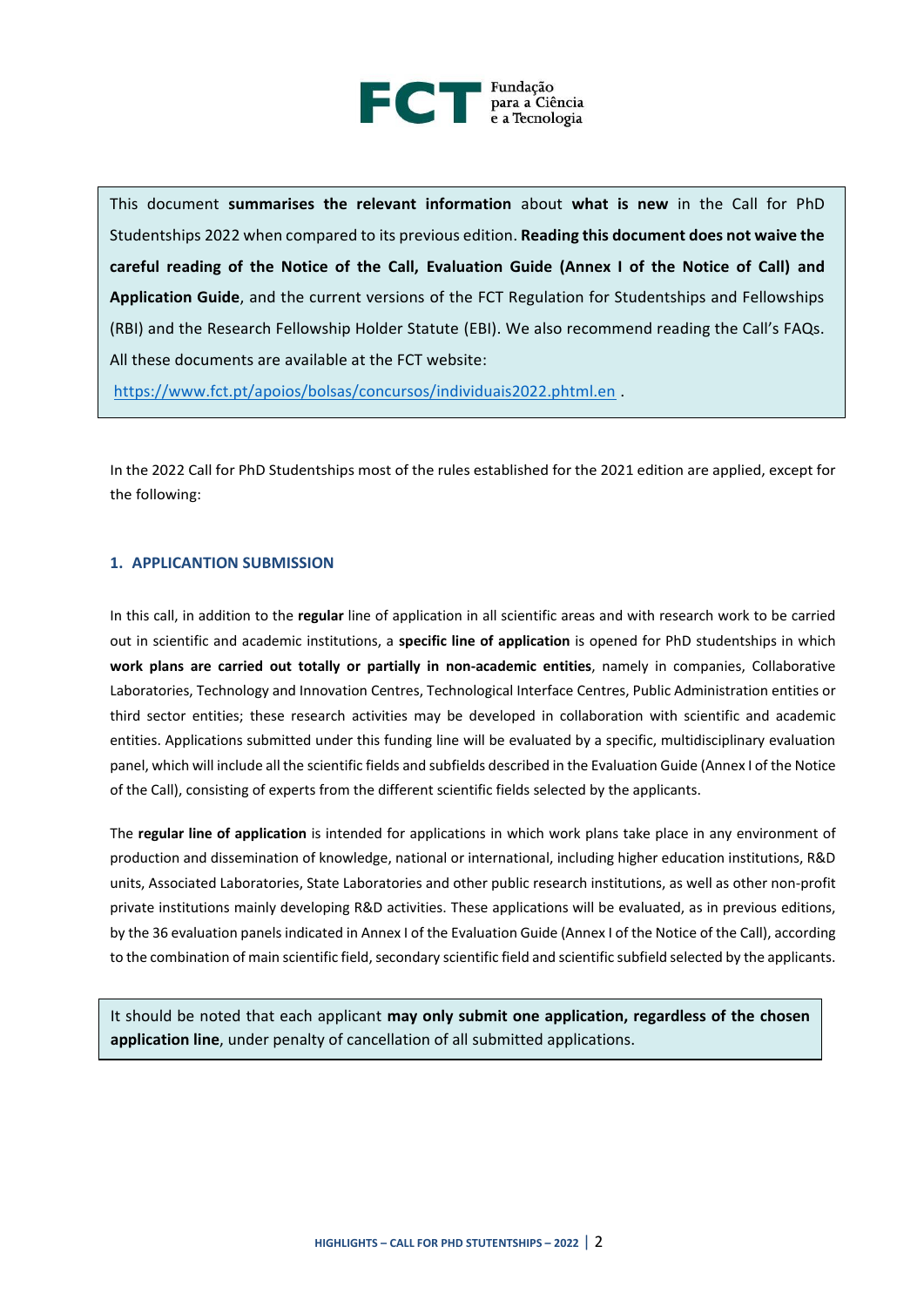

#### **2. ADMISSIBILITY OF THE APPLICATION**

#### **2.1 CV Synopsis – New mandatory element**

The CV Synopsis is a new and mandatory field of the application form. The association of the *Curriculum Vitae* (CV), duly updated, on the **CIÊNCIA**VITAE platform remains mandatory. In this field, candidates must highlight the most relevant elements of their academic and professional path.

#### **2.2 Motivation letter – Justification of the most representative document selection**

In the motivation letter, it is mandatory to indicate and justify the choice of the most representative document, submitted by the applicant.

#### **2.3 Applications submitted to the specific line of application**

For applications submitted in the specific line of application in a non-academic environment, it **is mandatory to indicate at least one non-academic host institution and to associate one member of the supervising team integrated in the non-academic host institution (minimum)**.

#### **3. NEW FIELDS IN THE APPLICATION FORM**

#### **3.1 Selection of the application line**

The MyFCT portal exhibits two links that allow, respectively, the submission in one of the following application lines:

- **2022 Call for PhD Studentships – Regular line in scientific and academic institutions** (applications with reference 2022.XXXXX.BD);
- **2022 Call for PhD Studentships – Specific line for applications in a non-academic environment** (applications with reference 2022.XXXXX.BDANA).

#### **3.2 "Timeline and Additional Attachments" field**

In the "Timeline and Additional Attachments" field, the option "Others" was included. If the applicant wishes so, he/she may use it to present, for example, evidence of relevant scientific productivity indicators to further certify information on his/her CV, or to submit a previously obtained ethics committee approval.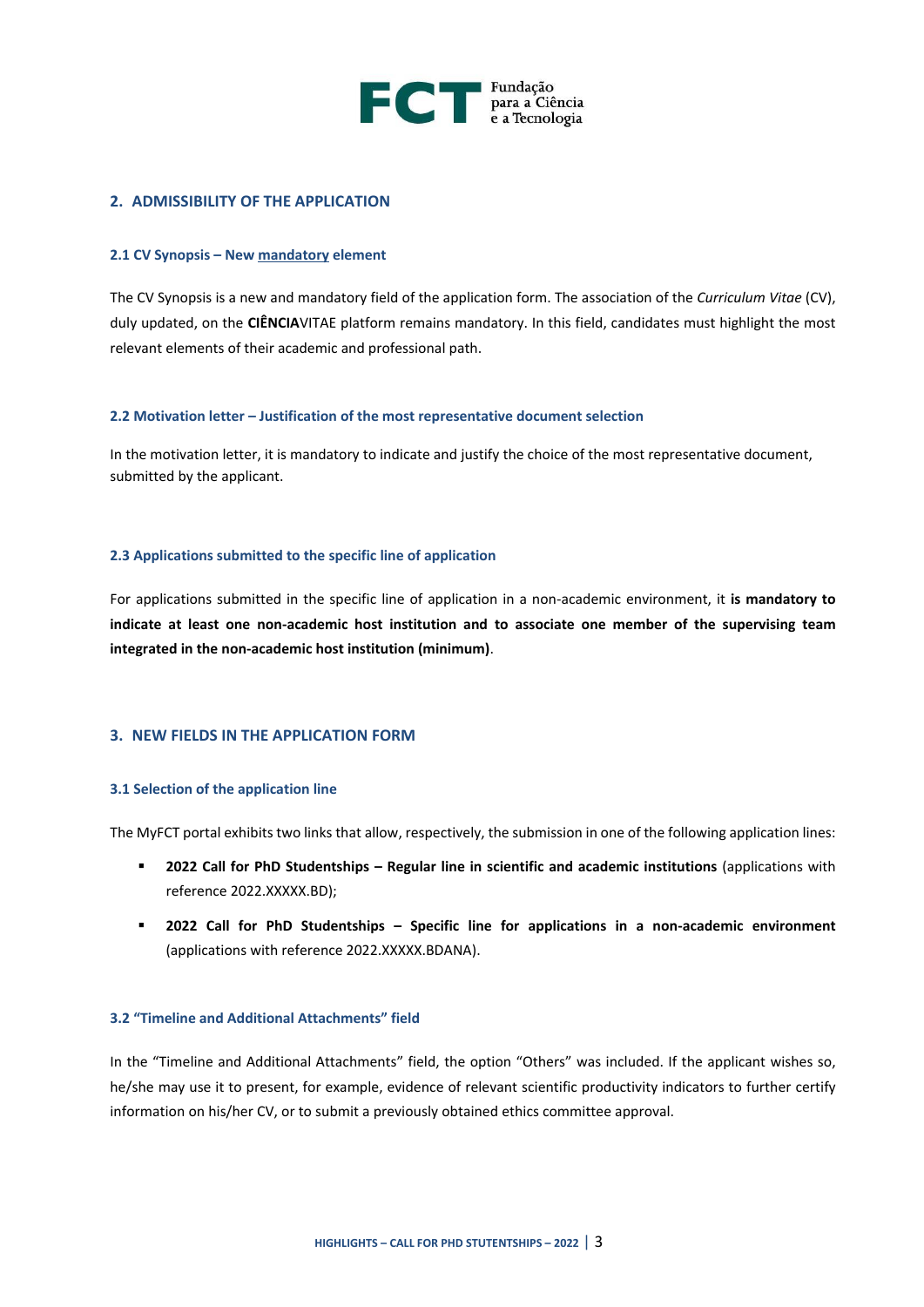

#### **3.3 "Host institution" field – Specific line of application**

For all the applications submitted to the **specific line of application in a non-academic environment**, the applicant will have to indicate in the respective fields of the form, and for each of the registered institutions, if it is a nonacademic institution, as well as select the respective type of institution.

#### **4. EVALUATION**

#### **4.1 Criterium A – Merit of the Applicant (CV Synopsis)**

In this call edition, the **criterion A, Merit of the Applicant**, namely the **sub-criterion A2 – Personal curriculum**, with a relative weight of 50% in the Merit of the Applicant, will evaluate the CV Synopsis, in an integrated manner with the CIÊNCIAVITAE CV, for a better judgement of the academic, scientific, professional, and civic path of the applicant.

#### **4.2 Criterium B – Merit of the Work Plan (Timeline)**

In this edition of the call, when preparing the timeline with the schedule and location of the proposed tasks of the work plan, the expected date the thesis submission at the university, or of the scientific work leading to the doctoral degree completion, must be included, as one of the milestones to be achieved.

#### **4.3 Criterion C – Merit of the Hosting Conditions: change of the evaluation sub-criteria**

In the 2022 edition of the call, *criterion C - Merit of the Hosting Conditions*, with a relative weigh of 20%, will be evaluated according only to two sub-criteria (instead of the three sub-criteria in the 2021 edition):

 $C1$  – The scientific merit and experience of the supervisor(s) in the scientific field of the application, as well as the adequacy for the supervision of the applicant in order to obtain the academic doctoral degree;

C2 – Applicant's demonstration of the reasons for choosing the supervising team and host institution(s), as well as their adequacy for the work plan.

The evaluation of these sub-criteria is carried out in an integrated manner, considering the same elements as in the previous edition:

a) The CV associated by the supervisor(s);

b) The means made available by the host institution(s) mentioned throughout the application;

c) Applicant's demonstration, in the respective field of the application form, of the adequacy of the supervising team and host institution(s), to ensure the successful completion of the proposed work plan.